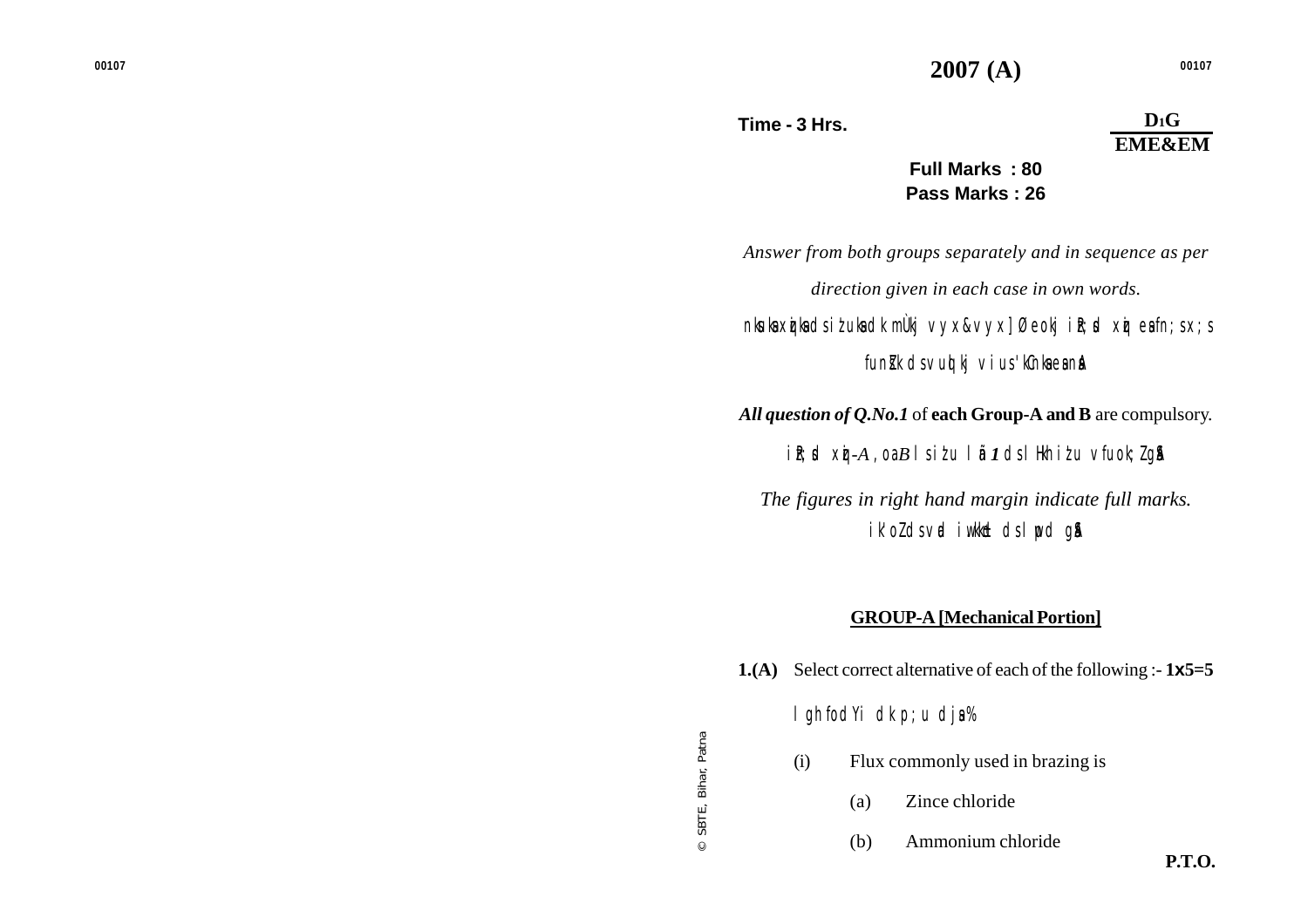| ۰.<br>۰<br>×<br>× | ۰, |
|-------------------|----|

- (c) Resin mixed with alcohol
- (d) borax.
- cftax esiz  $\mathbb{Q}$ r  $\mathbb{Q}$ yDl<sup>\*</sup> lk/kkj.kr;k gkrk gS&
- (a) ftad DyksjkbM
- (b) veksfu; e DykjakbM
- (c) vYdkgy fefJr jftu
- $(d)$  ckj $\Omega$ l A
- (ii) Intensive property of a thermodynamic system is
	- (a) dependent upon mass
	- (b) independent of mass
	- (c) dependent upon energy
	- (d) dependent upon both mass and energy.
	- Å"ekxfrd fudk; eal?ku xqk/ke $l$  gkrk g $s$ &
	- (a)  $n\mathbf{\hat{i}}$ ; eku ij fuHk $\mathbf{\hat{j}}$
	- (b)  $n\hat{v}$ ; eku ls Lor $\hat{v}$ =
	- $(c)$  Åtklij fuHk $j$
	- (d) n $\hat{D}$ ; eku vk $\hat{S}$  Åtk $\hat{L}$  nkuka ij fuHk $\hat{I}$ A

**2 2 00107** 

| (iii) Function of an 'Economizer' in a boiler is: |
|---------------------------------------------------|
|                                                   |

(a) to make the boiler cheaper

**3**

- (b) to use the steam again and again
- (c) to utilize heat of flue gases
- (d) all of the above.
- ,d C;kyj esa bdksuksekbtj dk dk;Z gksrk gS &
- $(a)$  bls I Lrk cukus es
- (b) ckj $\mathbb{R}$ kj ok"i dk iz, kx djus es
- $(c)$  ?kwez ekxz dh x \$ ka dh Å "ek dk iz; kx djus ea
- (d)  $\text{mi}$  jk $\text{Dr}$  l Hkh est
- (iv) Guages are used to :
	- (a) measure length
	- (b) measure angular distance
	- (c) check dimensional accuracy
	- (d) all of the above.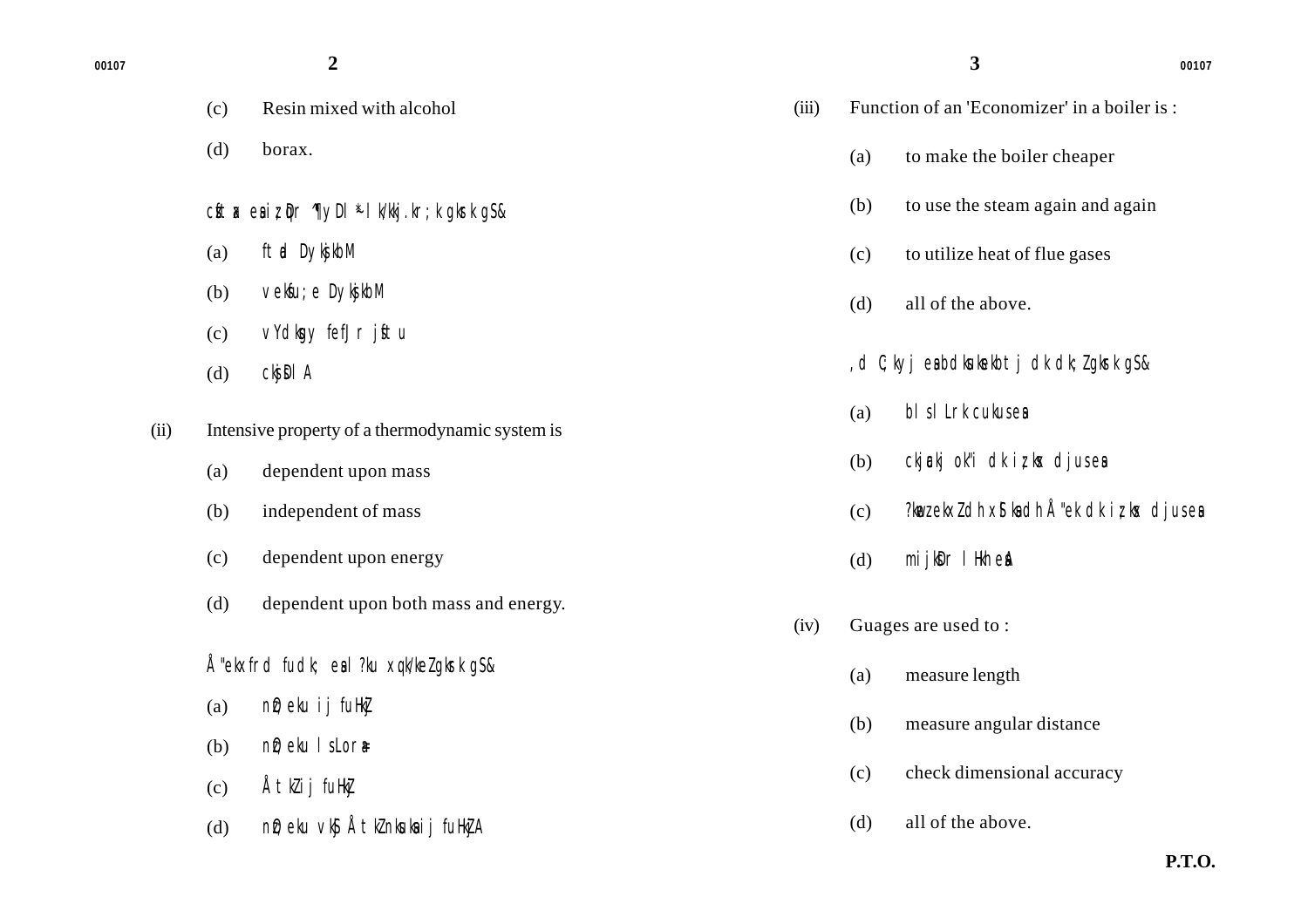- $\chi$ st<sup>\*</sup> dk iz kx gkrk g $s$
- (a) yEckblekius es
- (b) dks.kh; nwjh ekius esa
- $\mathcal{C}$  vk; ke dh; FkkFk $\mathcal{C}$ k tk $\mathcal{D}$ us esa
- $(d)$  mijk $D \Gamma$  lHkh est
- (v) Reciprocating motion of piston is converted to rotary motion by :
	- (a) piston and crank mechanism
	- (b) cylinder and piston mechanism
	- (c) flywheel and crank mechanism
	- (d) connecting rod and crank mechanism.
	- fillVu dh i'pkxxfr dks?kw.khZ xfr escnyk tkrk g\$&
	- (a) fil Vu vk  $\mathfrak{B}$ id ;  $\ast$  jpuk }kjk
	- (b) flfyUMj, oafiLVu ;  $\ast$ &jpuk }kjk
	- (c)  $\P$ ykbl0ghy, oaØid ; a= lajpuk }kjk
	- (d)  $\frac{d}{dx}$  dusfDV $x$  jM ,  $\frac{d}{dx}$  is  $\frac{d}{dx}$  i  $\frac{d}{dx}$  i  $\frac{d}{dx}$  by kine and  $\frac{d}{dx}$

**5**

**(B)** Write True for correct statement and False for wrong statement : **1x5=5** lR; dFku ds fy, lR; ,oa vlR; ds fy, vlR; fy[ksa & (i) 2-stroke engine has two power strokes in one revolution of crank. f}&i?kkr batu eaØid ds, d ifjHke.k eanks 'kfDr i?kkr

### gkrh g&

- (ii) Primary function of mountings on a boiler is to provide safe working of the boiler.
	- , d  $C$ ; kyj en 'ekmfUVax dk izkku dk; Z m I s I gif{kr <ax I s  $dk; L$  djkuk gkrk g $\AA$
- (iii) Crowning of a pulley is done to prevent a belt on it from running off the pulley.

f?kjuh dk Økmfu $x$  mlij p< $\frac{s}{s}$ iVVs dks f?kjuh NkM $\frac{s}{s}$ ls jksdus ea gkrk g &

**P.T.O.** (iv) Forge welding is basically a fusion welding.  $Q$ kst $Z$  of YMax cfu; knh : i ls ¶; wtu of YMax q&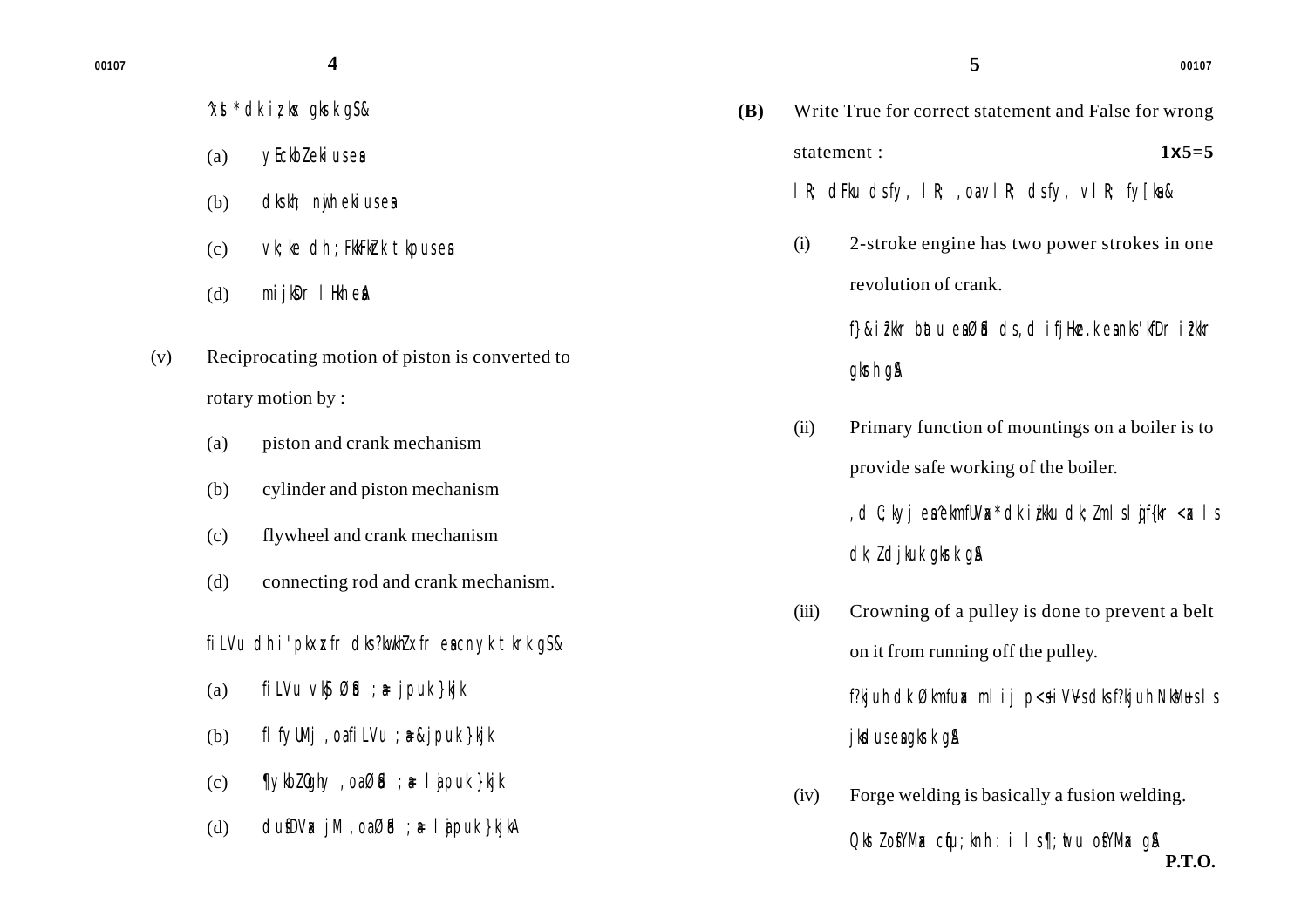(v) Welding of steel using oxidising flame increases the strength of steel.

> vkWDlhdkjd ykS ls LVhy dks osfYMax djus ls mldh etcwh c<+ tkrh g&

- **2. Answer** *any two* **questions : 5x2=10**
	- *fdUgha nks* dk it uka ds mÙkj na %
	- (a) Differentiate a 2-stroke and a 4-stroke engine.
		- f}?kkr, oa pr@kklr batu ea foHkn djA
	- (b) What are the selection criteria of gear, belt and chain drive? Explain in brief.

 $f(x; j)$  iVVk, oa pu pkyu ds p;u dh dlk $sV$ ; k; D;k q $\delta\lambda$  $o$ .ku dja

(c) Classify boilers and name some of them.  $C$ ; kyjka dk oxhdj.k dja vk $S$  muesi s di $N$  ds uke fy [kaA

|    |     | <b>fdlighenks</b> dkit uka dsmulkjna %           |             |
|----|-----|--------------------------------------------------|-------------|
| 3. |     | Answer <i>any</i> two questions :                | $10x2 = 20$ |
|    |     | l kYMfjak, oa cftak ds vurjka dksfylkan          |             |
|    | (d) | Write differences between soldering and brazing. |             |

**7**

- (a) What are the different type of flames used in welding by oxy-acelyline gas ? Explain them with uses.
	- vkWDlh&,flfVfyu xSl }kjk osfYMax ds fy, fofHkUu izdkj dh y $\mathcal{B}$ kyiV $\mathcal{U}$ dk mudsiziks lfgr 0;k[;k dj**a**
- (b) Describe with neat sketch a micrometer. What are its applications ?

Li"V fp=  $\frac{1}{2}$ kjk, dekbØkehVj dk o.k $\mu$  djA blds  $D$ ; k&D; k iz k $\times$  q\$\

(c) Define welding. Explain arc welding on the basis of types of electrodes.

**P.T.O.**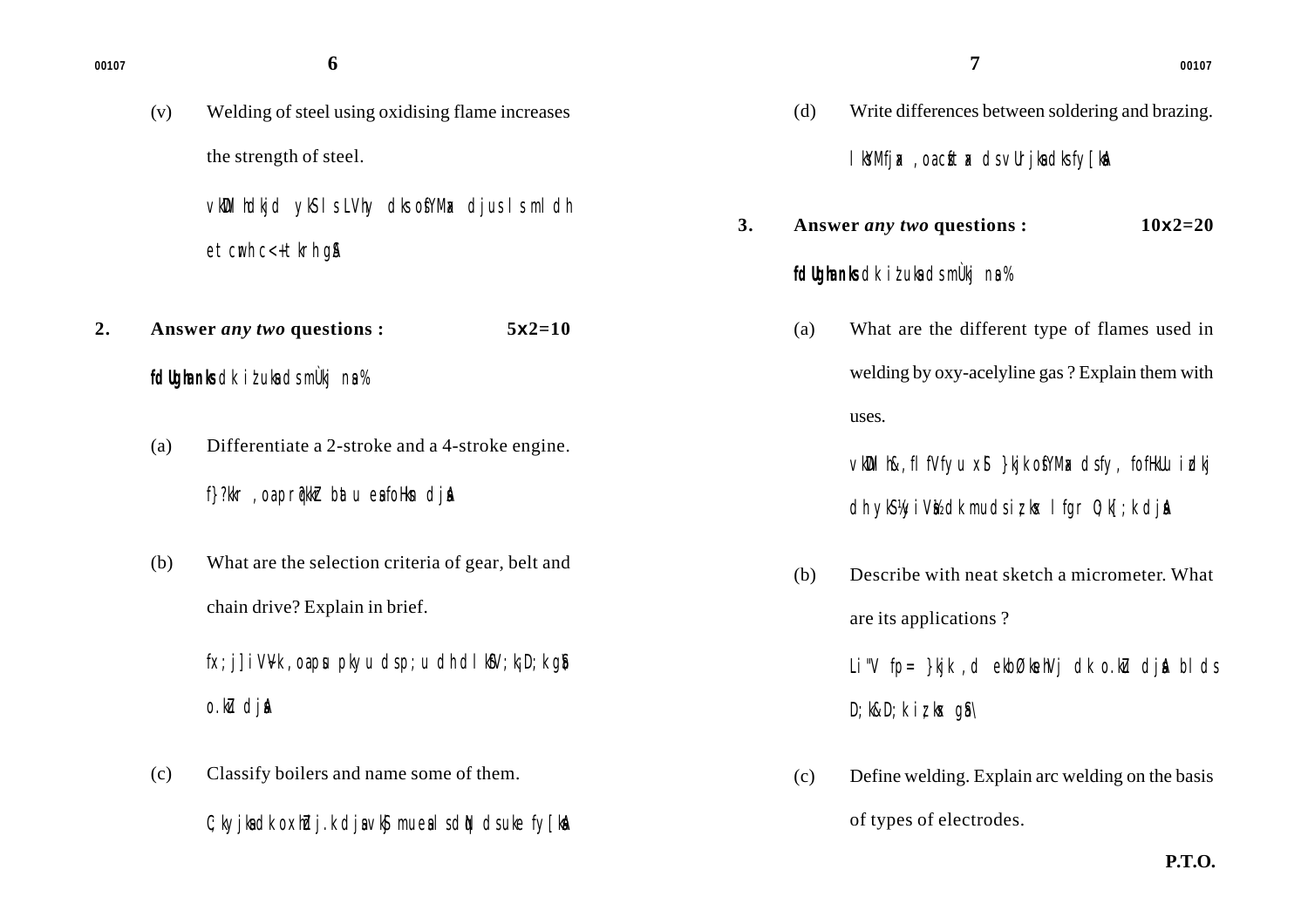ofYMax dks i fjHkkf"kr dja by DVNM+ ds i dkj i j vkèkkfjr ofYMax dk o.ku dia

(d) Describe with P-V diagram the working of a 4-stroke Diesel engine.

> prqWkr Mhty batu dh dk; &izkkyh dk nkc vk; ru  $v$ kj $\oint k$  I fgr o.ku dja

### **GROUP-B [Engineering Material]**

- **1.** Select correct alternative of each of the following :- **1x10=10**  $l$  gh fodYi dk p; u dja%
	- (i) The rocks which are formed from molten magma are called :
		- (a) sedimentary rocks
		- (b) Igneous rocks
		- (c) Metamorphic rocks
		- (d) stratified rock.

## fi Nys gq, eStek I s cuh pVV kusa daykrh g \$%

- (a) vol knh ; k ryNVh pV $V$ kus
- (b) vkXus pVVkua
- $(c)$  dk; kUrfjr pV $V$ kus
- $(d)$  Lrjh; pV $V$ ku $\AA$
- (ii) The size of modular bricks is :
	- (a) 22.5 cm x 10 cm x 8.5 cm
	- (b) 19 cm x 9 cm x 9 cm
	- (c) 22.5 cm x 9 cm x 8 cm
	- (d) None of the above.

ekMgyj b¥ dk vkdkj gkrk gS&

- (a) 22.5 cm x 10 cm x 8.5 cm
- (b) 19 cm x 9 cm x 9 cm
- (c) 22.5 cm x 9 cm x 8 cm
- $(d)$  mijk $\mathbf{D} \Gamma$  esls dk $\mathbf{D} \Gamma$  ugha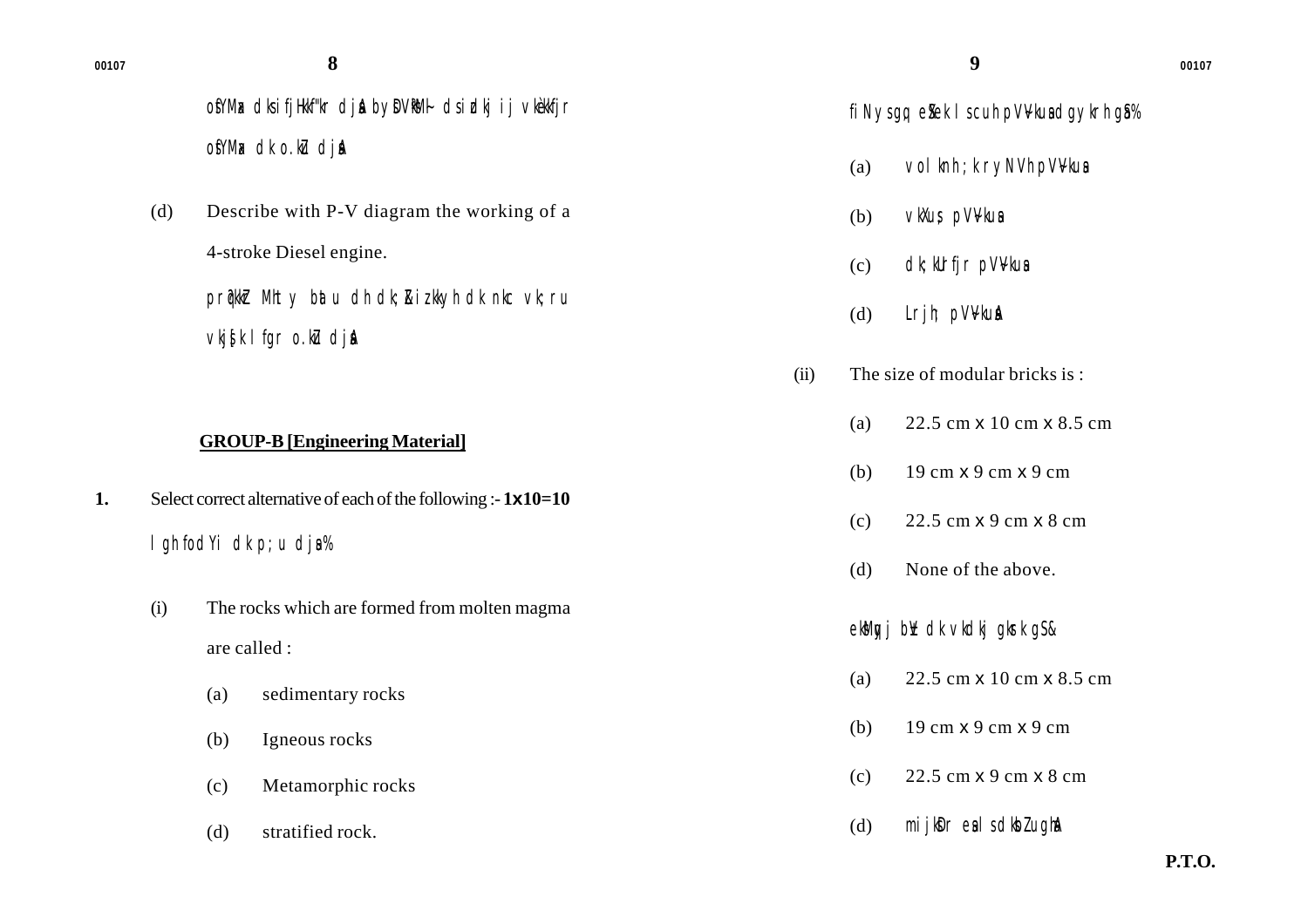| 00107 |       |     | 10                                                    |     |            | 11                                                     | 00107                              |
|-------|-------|-----|-------------------------------------------------------|-----|------------|--------------------------------------------------------|------------------------------------|
|       | (iii) |     | The main ingredient of a good quality brick earth is: |     |            | pus dk og xqk ftl ds dkj.k og ikuh dh ekstmxh ea       |                                    |
|       |       | (a) | magnesia                                              |     |            | tedj dBkj gks tkrk g\$ ml s tkuk tkrk g\$%             |                                    |
|       |       | (b) | alumina                                               |     | (a)        | $C$ $\triangleright$ kuk                               |                                    |
|       |       | (c) | silica                                                |     | (b)        | <b>Qnyuk</b>                                           |                                    |
|       |       | (d) | All of the above.                                     |     | (c)        | tyh; xqk                                               |                                    |
|       |       |     |                                                       |     | (d)        | <b>OrdukA</b>                                          |                                    |
|       |       |     | vPNh by cukus okyh enk dk eq: vo; o gS%               | (v) |            | Ordinary portland cement achieves about 70%            |                                    |
|       |       | (a) | $e$ <i>fifl</i> $; k$                                 |     |            | its final strength in:                                 |                                    |
|       |       | (b) | , yfeuk                                               |     | (a)        | 21 days                                                |                                    |
|       |       | (c) | fl fydk                                               |     | (b)        | 28 days                                                |                                    |
|       |       | (d) | mijkDr I HkhA                                         |     | (c)        | 14 days                                                |                                    |
|       |       |     |                                                       |     | (d)        | None of these.                                         |                                    |
|       | (iv)  |     | The property by virtue of which lime sets under       |     |            | I k/kkj.k i kyZy&l I hew vi uh vare 'kfDr dk 70% i klr |                                    |
|       |       |     | water is known as :                                   |     | dj yrh gS% |                                                        |                                    |
|       |       | (a) | slacking                                              |     | (a)        | 21 fnukaea                                             |                                    |
|       |       | (b) | bulking                                               |     | (b)        | 28 fnukaea                                             |                                    |
|       |       | (c) | hydraulicity                                          |     | (c)        | 14 fnukaea                                             |                                    |
|       |       | (d) | calcining.                                            |     | (d)        | bueal s dkbl ughA                                      | $\mathbf{r}$ $\mathbf{r}$ $\alpha$ |

**P.T.O.**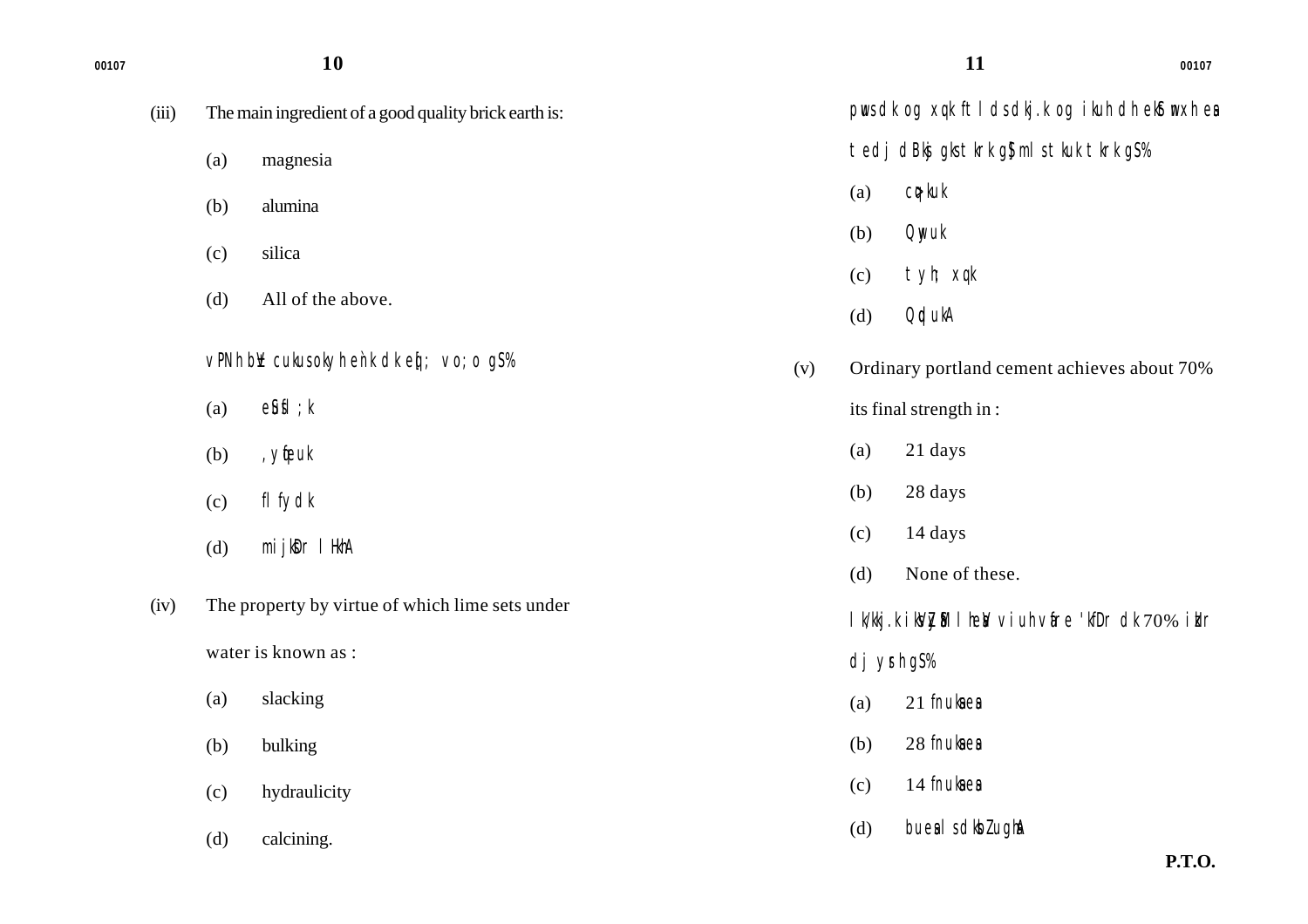| 00107 |       |     | 12                                                    |        |     | 13                                      |     | 00107                                        |
|-------|-------|-----|-------------------------------------------------------|--------|-----|-----------------------------------------|-----|----------------------------------------------|
|       | (vi)  |     | Knots in timber is caused by defects due to:          |        | (c) | $1$ On $1$ hl $k$                       |     |                                              |
|       |       | (a) | fungi                                                 |        | (d) | 0gkbfVxA                                |     |                                              |
|       |       | (b) | insects                                               | (viii) |     |                                         |     | The percentage of carbon in wrought iron is: |
|       |       | (c) | natural forces                                        |        | (a) | 2 to 3.5%                               | (b) | $0$ to $0.25\%$                              |
|       |       | (d) | Seasoning.                                            |        | (c) | $0.5$ to $0.7\%$                        | (d) | 0.15 to 1.5%                                 |
|       |       |     | ydMh ea xkB nkkk fuEu dsdkj.k gkrk g\$%               |        |     | fi Vok; ykgs ea dkcLu dh ek=k gkrh g\$% |     |                                              |
|       |       | (a) | QUtkbl                                                |        | (a) | 2 to 3.5%                               |     |                                              |
|       |       | (b) | dhMs                                                  |        | (b) | $0$ to $0.25\%$                         |     |                                              |
|       |       | (c) | ikdfrd cy                                             |        | (c) | $0.5$ to $0.7\%$                        |     |                                              |
|       |       | (d) | i dkukA                                               |        | (d) | $0.15$ to $1.5%$                        |     |                                              |
|       | (vii) |     | The commonly used the base of oil paints is:          | (ix)   |     | Brass is an alloy of :                  |     |                                              |
|       |       | (a) | red lead                                              |        | (a) |                                         |     | copper, zinc and minor percentage of         |
|       |       | (b) | iron oxide                                            |        |     | other element.                          |     |                                              |
|       |       | (c) | White lead                                            |        | (b) |                                         |     | copper, tin and minor percentage of          |
|       |       | (d) | Whiting.                                              |        |     | other element.                          |     |                                              |
|       |       |     | rsy okysia/kaeaik; % vk/kkj dk mi; ks fd; k tkrk g\$% |        | (c) |                                         |     | copper, nickel and minor percentage of       |
|       |       | (a) | yky I hI k                                            |        |     | other element.                          |     |                                              |
|       |       | (b) | ykig vkill kbM                                        |        | (d) | none of these.                          |     |                                              |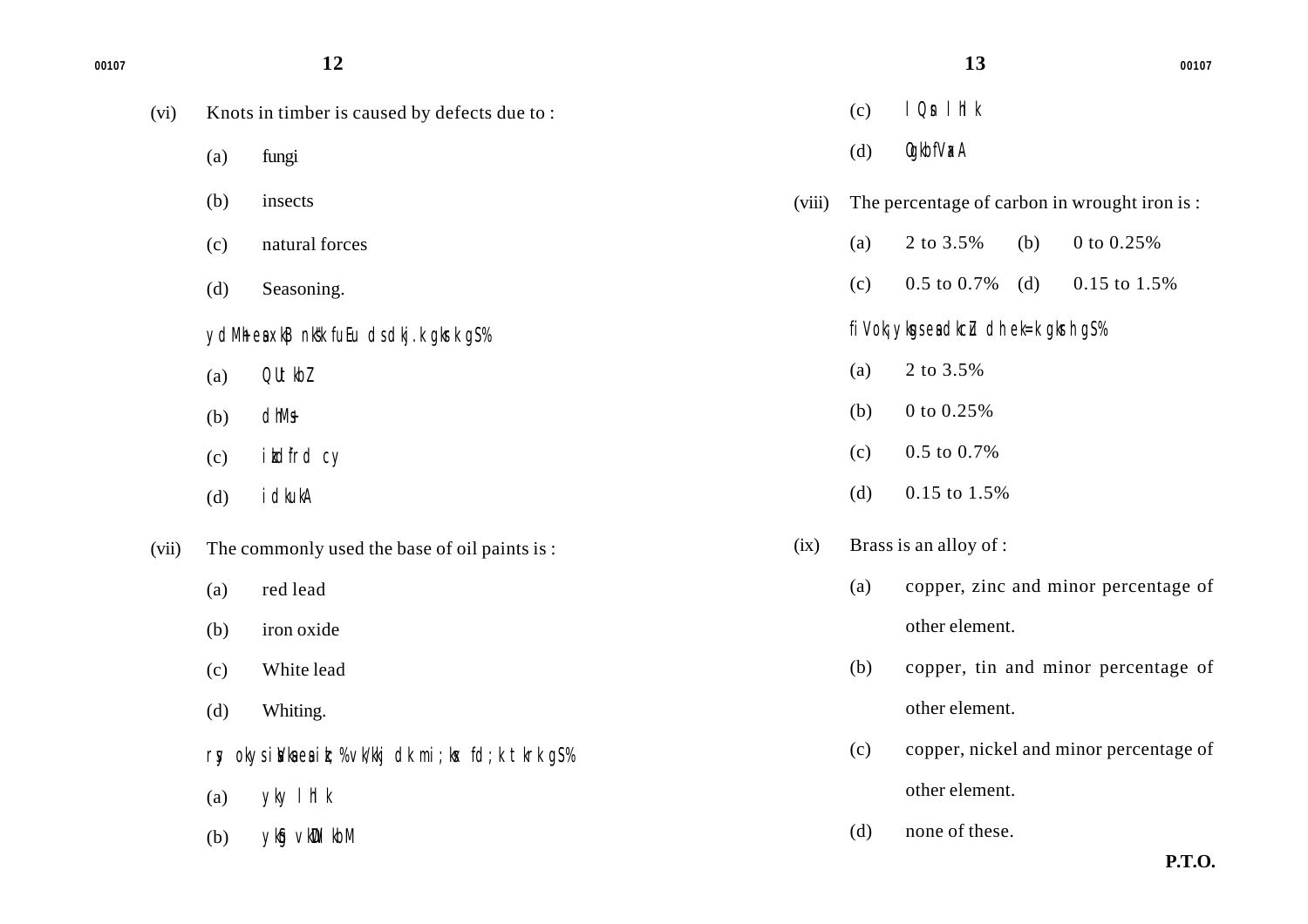- ihry, d fefJr /kkrqq\$&
- (a) rk $|c|$  tlrk rFkk  $vU$ ; rRo dk Fkk $M$ k ifr'kr
- (b) rkck] fVu rFkk vU; rRo dk FkkMk ifr'kr
- (c) rkck] fudsy rFkk vU; rRo dk FkkSM+ ifr'kr
- $(d)$  bues I s dkbl ugha
- (x) Rubber is a **..................** of heat.
	- (a) good conductor
	- (b) bad conductor
	- $(c)$  (a) and (b) both
	- (d) none of these.
	- jcj rki dk ,d **......................** gSA
	- (a) vPNk pkyd
	- (b) dqpkyd
	- $(c)$  (a) rFkk  $(b)$  nkuka
	- $(d)$  bues I s dkbl ugha

| 2. |     | Answer <i>any</i> two questions :<br>$5x2=10$                                          |
|----|-----|----------------------------------------------------------------------------------------|
|    |     | <b>f dlighenks</b> i t uke ds mulkj ne %                                               |
|    | (a) | What are the main classification of rocks?<br>pV:Vku dseqí; oxhidj.k dki6u&dki6l sgis\ |
|    | (b) | Why is frog provided in the brick?<br>$bY$ ea $Y$ kk D; kafn; k tkrk g $S \setminus$   |
|    | (c) | Compare the merits and demerits of quick lime<br>and slaked lime.                      |

**15**

vuc $\phi$ k pwk rFkk c $\phi$ k pwk ds xqkkoxqk dh rqyuk dj $\phi$ 

(d) What is the difference between cast iron and wrought iron ?

 $<$  yok; yksak rFkk fi Vok yksak es vUrj D; k g $S \setminus$ 

- **3.** Answer **any two** questions of the following : **10x2=20** *fuEukafdr esa ls fdUgha nks iz'uksa ds mÙkj nsa %*
	- (a) Describe in detail the working system of a 'bug mill' giving a neat sketch.

**14 <sup>00107</sup>**

**P.T.O.**